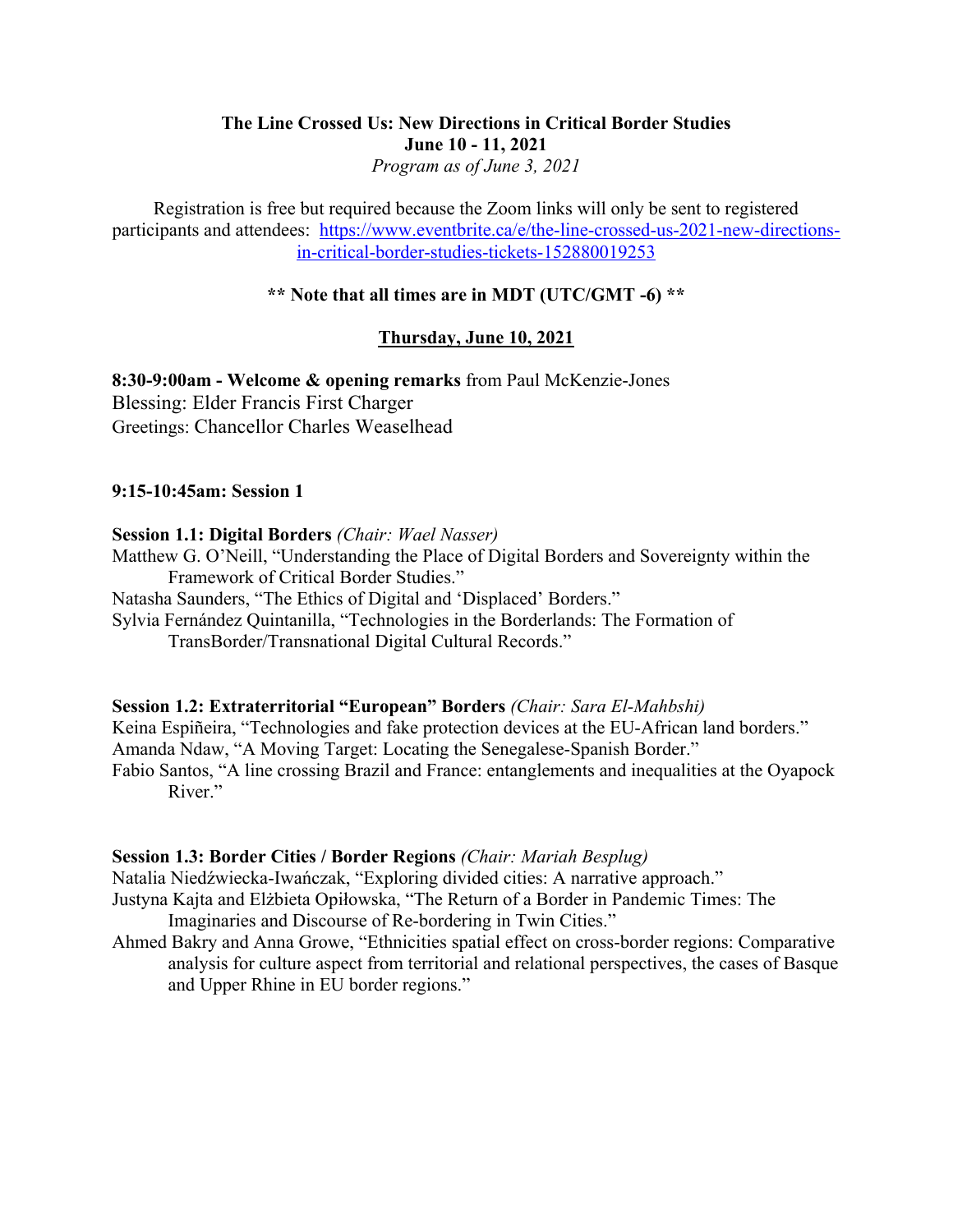# **11:00 am-12:30 pm Keynote address (open to public) Dr. Benjamin Hoy, University of Saskatchewan, "A Line of Blood and Dirt: Creating the Canada-United States Border across Indigenous Lands"**

Please register in advance for this webinar: https://uleth.zoom.us/webinar/register/WN\_J1Q37pzFRiGtdCcrkZca5g

# **12:30-1:00pm – Please join us in our Zoom "lobby" for casual conversation! Hosted by Paul McKenzie-Jones**

# **1:00 -2:30pm: Session 2**

**Session 2.1: Historicizing Colonization & Control in North America** *(Chair: Liz Fox-Grey)* Geoff Boyce and Jed Kinnison, "Borders of empire: historicizing the colonial foundations of migration control."

Irma Losada Olmos, "Las Patronas in the Path of Migrants: A Counter-infrastructure of Care." Maggie Perzyna, "Threats from Within and Threats from Without: Wet'suwet'en protesters, irregular Asylum Seekers and On-Going Settler Colonialism in Canada."

# **Session 2.2: Bordering Threat & Refuge** *(Chair: Jillian Rieger)*

Claire Ellis and Zainab Abu Alrob, "The Refugee System as a Bordering Site: Policy Developments in Canada and Implications for Refugee Claimants." Harini Sivalingam, "Waves of Fear: The Securitization of Maritime Forced Migration." Claudia Donoso, "Failing to Protect Bare Life During a Pandemic: Migrants as Carriers of the Virus and the Role of the Inter-American Commission on Human Rights."

#### **Session 2.3: Pedagogies & Methodologies of the Border** *(Chair: Sahar Siavashi)*

Alana De Hinojosa, "River as Pedagogy: The Río Grande's Rupture to Settler Time/Space during the Chamizal Land Dispute [1864-1964]."

Grace Wu, Johanna Reynolds, Mariah Besplug, and Julie Young, "Remembering Refuge: Activating a counter-archive of the Canada-US border."

Louise Harrington, "Border as Method: conflict, cultural production and comparison."

Tyler Correia, "A Call that Cannot be Heard: Conceptualizing the Possibility of Asylum Claims in absentia in Critical Migration Scholarship."

# **2:30-3:00pm - Please join us in our Zoom "lobby" for casual conversation! Hosted by Sheila McManus**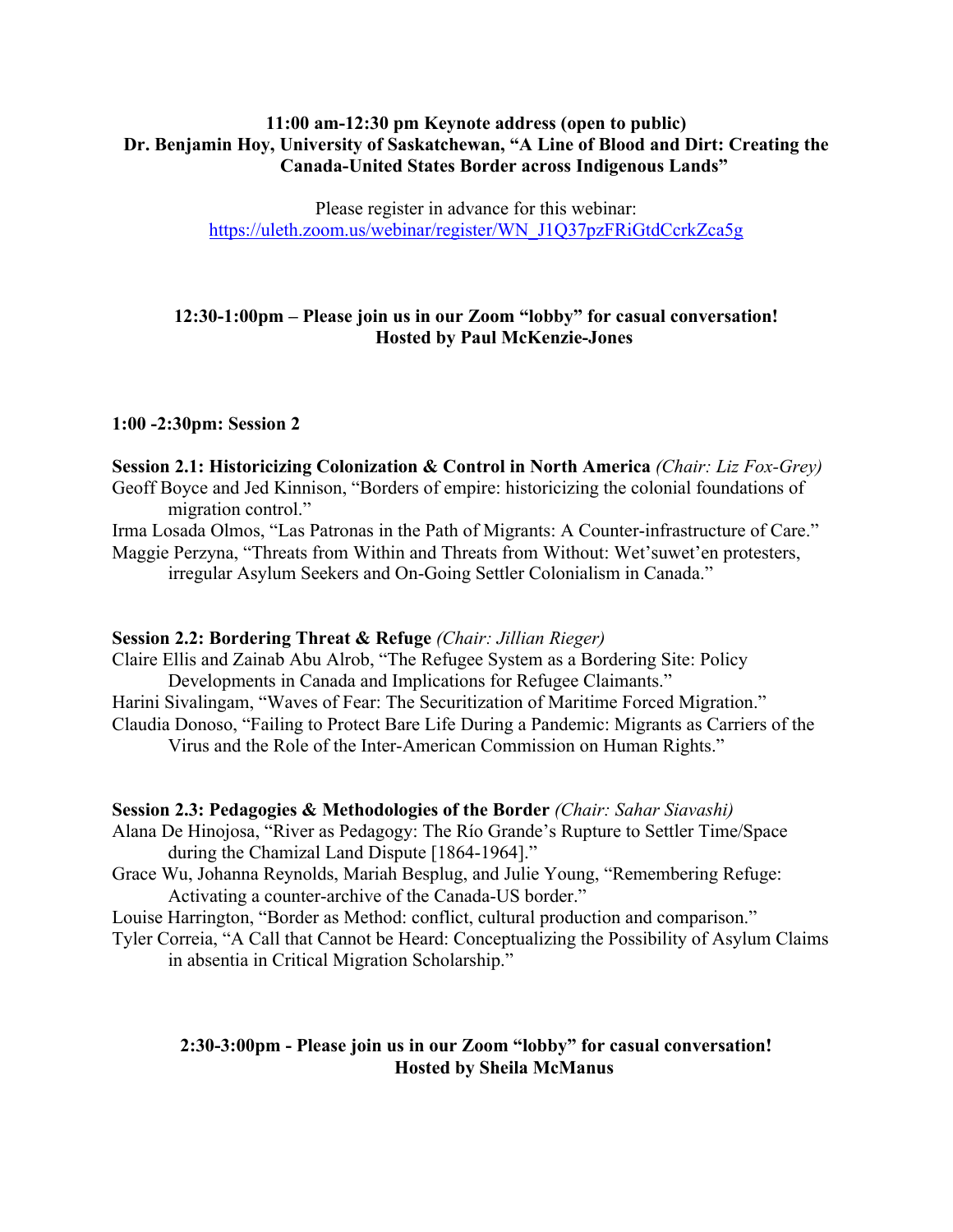#### **3:00 - 4:30pm: Session 3**

#### **Session 3.1: (Un)Healthy Borders** *(Chair: Rabindra Chaulagain)*

- Alex Benham, "The Plague and the Port: British Border Operations During the Mumbai Plague, 1896-1899."
- Adrian Khan, "Civil War, Environmental Disaster, and Health Concerns: Tracing Indigenous communities intersecting displacements from/to high-altitude Himalayan villages."
- Sarah Marshall, "Who Deserves Healthcare; Exploring Social Interactions and Negotiations Between Healthcare Workers and Precarious Status Persons."
- Arjun Chapagain and Jun Wang, "Practising the Identity of Tibetan Medicine: Issues on recognition and bordering and networking in Sino-Nepal Himalayas."

#### **Session 3.2: Resisting North American Borders** *(Chair: Tyler Stewart)*

Caroline Tracey, "After the Dream: Poch@ Activism in Mexico City."

- Romola Thumbadoo, "'I am in the earth, wind and waters. I am as the bird flies and the wind blows and the water flows; yes, North America, that's me': William Commanda, Ginawaydaganuc and Law of Nature interconnectedness in times of global pandemic, contagion and isolation."
- Gabriel Mindel, "Internationalism: Red, Black & Blue; or Paul Robeson at the Crossroads."

Amar Bhatia, "Migration as Reparations, Abolition, and Decolonization: the Intersection of Care Work, the Commons, and Indigenous Legal Orders."

# **Session 3.3: Roundtable "Pedagogies that engage the Canada-US border as tool for critical and comparative learning"** (*Chair*: Natalie Baloy)

Natalie Baloy, Mary Baker, Anna Booker, Anita Harker, James Miller, and Theresa Warburton

# **4:30-5:30pm - Please join us in our Zoom "lobby" for casual conversation! Hosted by Julie Young**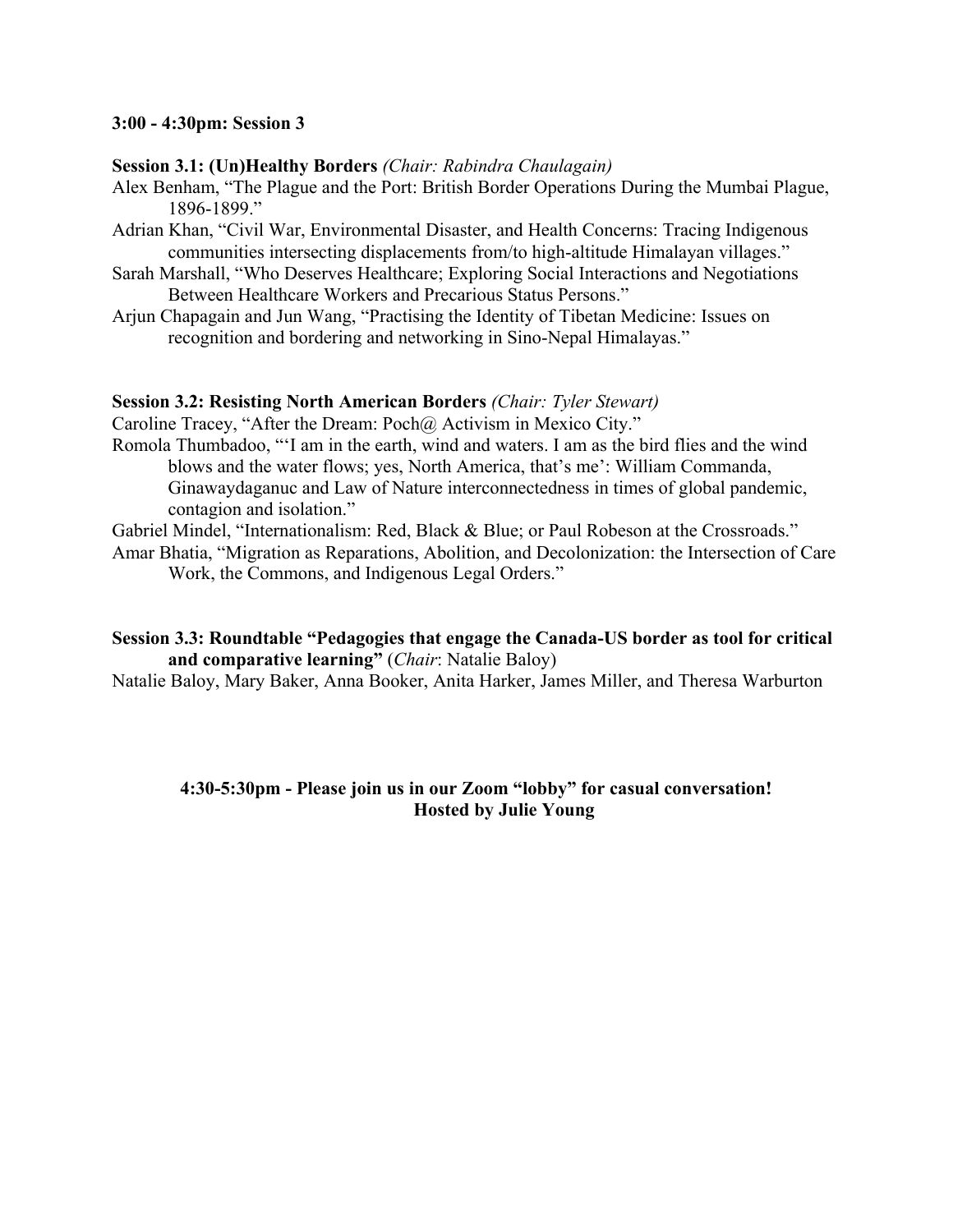# **Friday, June 11, 2021**

#### **8:30-9:00am - Please join us in our Zoom "lobby" for casual conversation! Hosted by Sheila McManus**

#### **9:00-10:30am: Session 4**

#### **Session 4.1: Aqueous Borders** *(Chair: Julie Young)*

- Ishita Sharma, "An Ear to the Ground: movements in the aqueous borderlands of Kutch."
- Anja Benedikt, "Activism in the Tunisian Borderland: Advances and Remaining Challenges in the Identification, Burial and Commemoration of Migrant Bodies."
- Corinna Angela Di Stefano, "'Lameh la pa bloké!' ('There no walls out there in the sea') Negotiations of migration and mobilities in a Caribbean EU outermost border region."
- Michael Gordon, "Locating Asymptotic Borders at Sea: Irregularized Migration, Civil Society NGOs and the Contestation of Control."

#### **Session 4.2: Bordering South Asia** *(Chair: Sheila McManus)*

- Subhasri Ghosh, "Where is the Border? Delineating the Indo-Bangladesh Border and Identity Formation at the Borderland."
- Anindita Shome, "Past Ruptures, Present Fissures, and Borders: A Reading of Selected Non-Fictional Texts on the 1947 Partition of India."
- Azmeary Ferdoush, "The border moved and the land became 'flexible'."
- Hana Ahmed, "The biopolitics of government directives and the Jumma Indigenous Peoples along the borders of Bangladesh."
- Omer Aijazi, "What about *Insāniyat* (humanity)? Morality and Ethics in the borderlands of Kashmir."

#### **Session 4.3: Narrating Borderlands** *(Chair: Arturo Tejeda Torres)*

- Zahra Bakhtiaripour and Mona Hoorvash, "'Inebriated on Life': Borders and Subjects-in-Becoming in Mohsin Hamid's *Exit West.*"
- William Beswick, "Laha Mebow's Finding Sayun: Reclaiming Indigenous (In)authenticity in the Cultural Borderlands of Taiwan."
- Jillian Rieger, "Unmentionable Scandals: Press Coverage of Sex Between Men in British Columbia and Washington, from 1866 to 1910."
- Paula McCloskey and Sam Vardy, "Eile Project: Geopower and the Border in Ireland."

#### **10:30-11:00am - Please join us in our Zoom "lobby" for casual conversation! Hosted by Julie Young**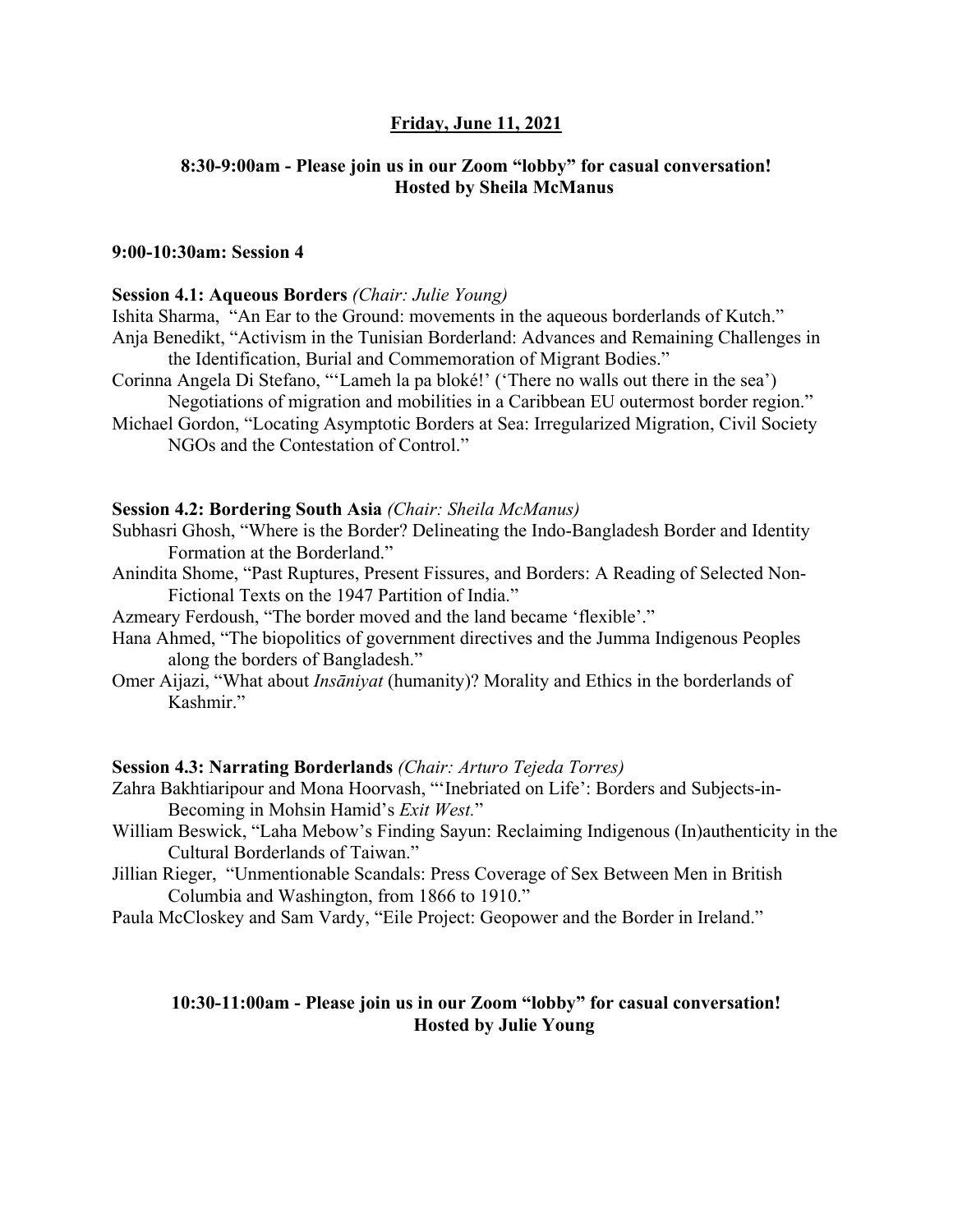# **11:00am -12:30pm: Public event "Creative Defiance in the US-Mexico Borderlands"**

*(Chair: Miguelzinta Solis)*

- Charlotte Veal, "Towards a Choreopolitics of the Border: Dancing In/Security on the US-Mexico Border."
- Jenna Ann Altomonte, "Artistic Collaborations Across the Border: Khaled Jarrar's Ladder and Hilary Mushkin's Incendiary Traces Project."

Juan Llamas Rodriguez, "Critical Play as Border Studies Methodology."

Jorge F. Sánchez-Jofras, "Border utopias: social destabilization and artistic reordering."

Please register in advance for this webinar:

https://uleth.zoom.us/webinar/register/WN\_tL5yAR4OS5WLzAPfAbB8fg

# **12:30-1:30pm - Please join us in our Zoom "lobby" for casual conversation! Hosted by Paul McKenzie-Jones**

# **1:30 -3:00pm: Session 5**

- **Session 5.1: Dispossession & Persistence in Indigenous Territories** *(Chair: Paul McKenzie-Jones)*
- James M. Hundley, "Coast Salish Historiography, the Canoe Journey, and Securitization as Settler Colonialism."
- Patrick Lozar, "Unintended Archives of Indigenous Persistence across the Forty-Ninth Parallel."
- Marilyn James, Lori Barkley, and Shane Giofu, "Speaking of Borders: Sn-səlxcin Dialect and Boundary-marking in Sinixt tamx<sup>w</sup>úla?x<sup>w</sup>."
- Austin Stewart, "Contradictory Territorialities: Western Cherokee Dispossession and the Relocation of the Arkansas Border in the 1820s."

# **Session 5.2: Internalizing Canadian Borders** *(Chair: Dmitry Alekseev)*

- Shauna Labman and Sarah Zell, "Citizen-Driven Migration to Canada and the Privatization of Bordering."
- Sarah Zell and Mya Wheeler, "Border Friction: Migrant Labour and Resource Flows in the Canadian Prairies."
- Ethel Tungohan and John Paul Catungal, "Bordering the Asian international student body: COVID-19 and a feminist geopolitics of the university."
- Mariah Besplug, "A 'Delicate Dance': Navigating Boundaries in the Private Sponsorship of Refugees Program."

# **3:00-4:30pm - Closing remarks by Julie Young, then our Zoom "lobby" will be open for casual conversation! Hosted by Sheila McManus**